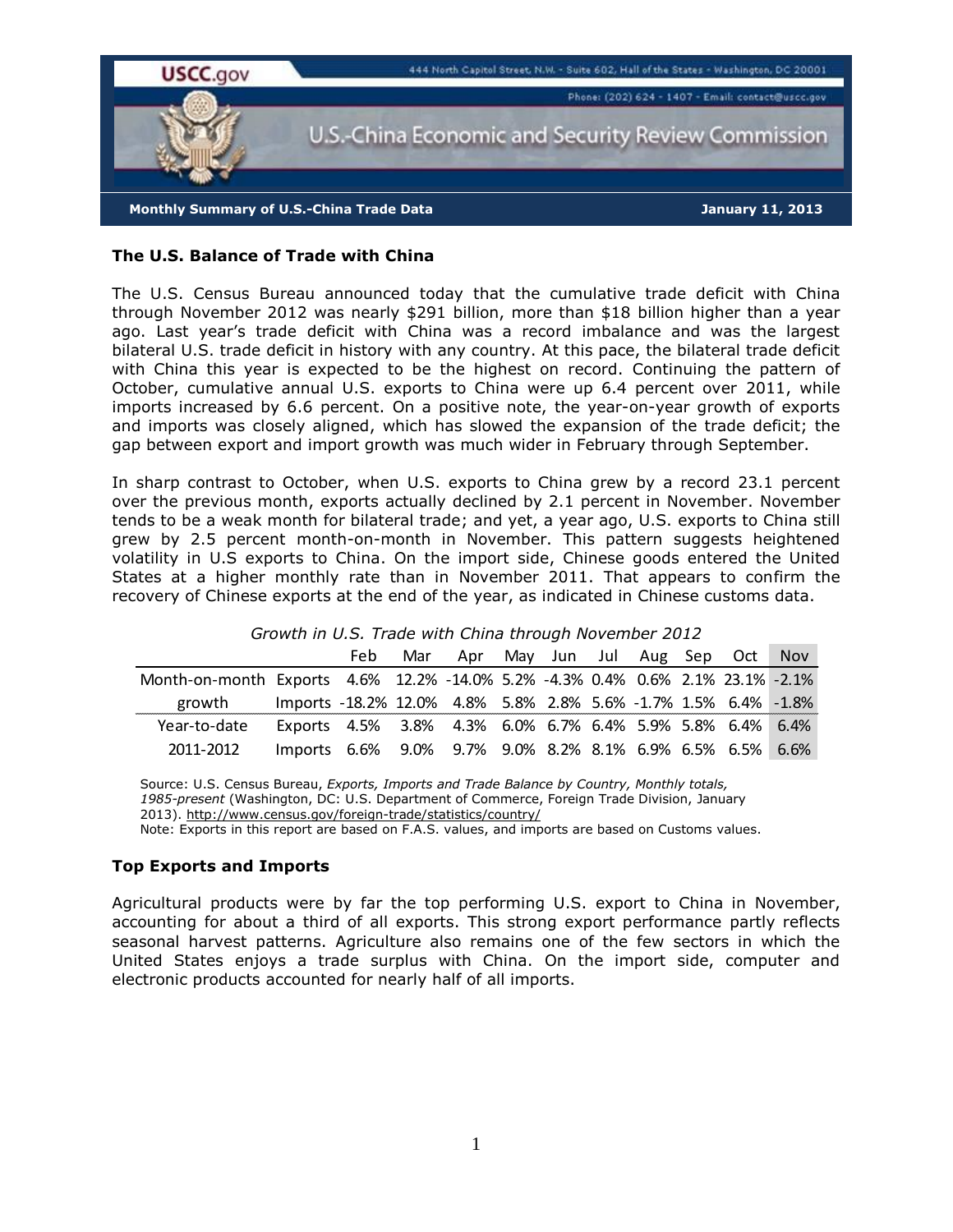# *Top Exports and Imports through November 2012* (in US\$ millions)

| U.S. Top-Five Exports to China          |            |          |                          |                                         |            |          |                          |
|-----------------------------------------|------------|----------|--------------------------|-----------------------------------------|------------|----------|--------------------------|
|                                         |            |          | Change                   |                                         |            |          | Change                   |
|                                         |            | Share of | over                     |                                         |            | Share of | over                     |
|                                         |            | total    | Nov'11                   |                                         |            | total    | Nov'11                   |
|                                         | Exports    | ( %)     | (%)                      |                                         | Imports    | (%)      | ( %)                     |
| Monthly (November 2012)                 |            |          |                          | Monthly (November 2012)                 |            |          |                          |
| <b>Agricultural Products</b>            | 3,372.78   | 31.8%    | 36.1%                    | <b>Computer and Electronic Products</b> | 17,559.83  | 44.4%    | 20.1%                    |
| <b>Transportation Equipment</b>         | 1,388.54   | 13.1%    | 4.0%                     | <b>Miscellaneous Manufactures</b>       | 3,883.24   | 9.8%     | 0.6%                     |
| <b>Computer and Electronic Products</b> | 1,055.55   | 10.0%    | $-3.8%$                  | Apparel and Accessories                 | 2,656.38   | 6.7%     | $-8.3%$                  |
| Chemicals                               | 979.37     | 9.2%     | $-11.5%$                 | <b>Electrical Equipment</b>             | 2,348.26   | 5.9%     | $-4.1%$                  |
| Machinery, Except Electrical            | 765.87     | 7.2%     | 0.3%                     | Leather and Allied Products             | 1,720.08   | 4.3%     | $-1.0%$                  |
| Other                                   | 3,032.28   | 28.6%    | $\overline{\phantom{a}}$ | Other                                   | 11,380.39  | 28.8%    |                          |
| Total                                   | 10,594.40  | 100.0%   |                          | Total                                   | 39,548.18  | 100.0%   |                          |
| Year-to-date (thru November 2012)       |            |          |                          | Year-to-date (thru November 2012)       |            |          |                          |
| <b>Agricultural Products</b>            | 18,530.71  | 18.5%    |                          | <b>Computer and Electronic Products</b> | 144,479.11 | 37.0%    |                          |
| <b>Transportation Equipment</b>         | 13,906.46  | 13.9%    |                          | <b>Miscellaneous Manufactures</b>       | 33,849.57  | 8.7%     |                          |
| <b>Computer and Electronic Products</b> | 12,645.45  | 12.6%    |                          | Apparel and Accessories                 | 29,810.37  | 7.6%     |                          |
| Chemicals                               | 11,807.99  | 11.8%    |                          | Electrical Equipment                    | 27,801.75  | 7.1%     |                          |
| Machinery, Except Electrical            | 9,036.65   | $9.0\%$  |                          | Leather and Allied Products             | 22,759.08  | 5.8%     |                          |
| Other                                   | 34,280.88  | 34.2%    | $\overline{\phantom{a}}$ | Other                                   | 132,108.69 | 33.8%    | $\overline{\phantom{0}}$ |
| Total                                   | 100,208.13 | 100.0%   |                          | Total                                   | 390,808.58 | 100.0%   |                          |

Source: U.S. Census Bureau, NAICS database (Washington, DC: U.S. Department of Commerce, Foreign Trade Division, January 2013). http://censtats.census.gov/cgi-bin/naic3\_6/naicCty.pl.

## **Sector Spotlight**

## *Advanced Technology Products*

The U.S. trade deficit with China in advanced technology products has widened so far this year by over \$10 billion. The most egregious deficits are in Information & Communications and Opto-Electronics. U.S. ATP exports to China are making notable gains, however, in biotechnology, life science, and aerospace – justifying optimism about China's growing demand for technology-intensive products.

|  | U.S. Trade with China in Advanced Technology Products (ATP) through November 2012 |                    |  |  |  |
|--|-----------------------------------------------------------------------------------|--------------------|--|--|--|
|  |                                                                                   | (in US\$ millions) |  |  |  |

|                                   |       | Monthly         |                | Cumulative year-to-date |                        |            |                                |
|-----------------------------------|-------|-----------------|----------------|-------------------------|------------------------|------------|--------------------------------|
|                                   |       |                 | <b>Balance</b> |                         |                        |            | <b>YTD Balance YTD Balance</b> |
|                                   |       | Exports Imports | Nov'12         |                         | <b>Exports Imports</b> | Nov'12     | Nov'11                         |
| <b>TOTAL</b>                      | 1,609 | 15,860          | $-14.251$      | 19,896                  | 128.643                | $-108,747$ | $-99,689$                      |
| (01) Biotechnology                | 19    | 6               | 13             | 255                     | 62                     | 193        | 143                            |
| (02) Life Science                 | 220   | 185             | 35             | 2,496                   | 1,845                  | 651        | 444                            |
| (03) Opto-Electronics             | 24    | 628             | $-604$         | 292                     | 6,577                  | $-6,285$   | $-6,764$                       |
| (04) Information & Communications | 324   | 14,603          | $-14,279$      | 3,537                   | 115,427                | $-111,890$ | $-100,833$                     |
| (05) Electronics                  | 299   | 268             | 31             | 3,664                   | 2,864                  | 800        | 1,411                          |
| (06) Flexible Manufacturing       | 71    | 75              | $-4$           | 1,869                   | 791                    | 1,078      | 1,197                          |
| (07) Advanced Materials           | 21    | 17              | 4              | 269                     | 194                    | 75         | 38                             |
| (08) Aerospace                    | 624   | 59              | 565            | 7,437                   | 644                    | 6,793      | 5,055                          |
| (09) Weapons                      | 0     | 19              | $-19$          | 1                       | 153                    | $-152$     | $-148$                         |
| (10) Nuclear Technology           | 8     | 0               | 8              | 75                      | 85                     | $-10$      | $-231$                         |

Source: U.S. Census Bureau, *U.S. Trade with China in Advanced Technology Products - Monthly and Cumulative Data* (Washington, DC: U.S. Department of Commerce, Foreign Trade Division, January 2013). http://www.census.gov/foreign-trade/statistics/product/atp/2012/11/ctryatp/atp5700.html.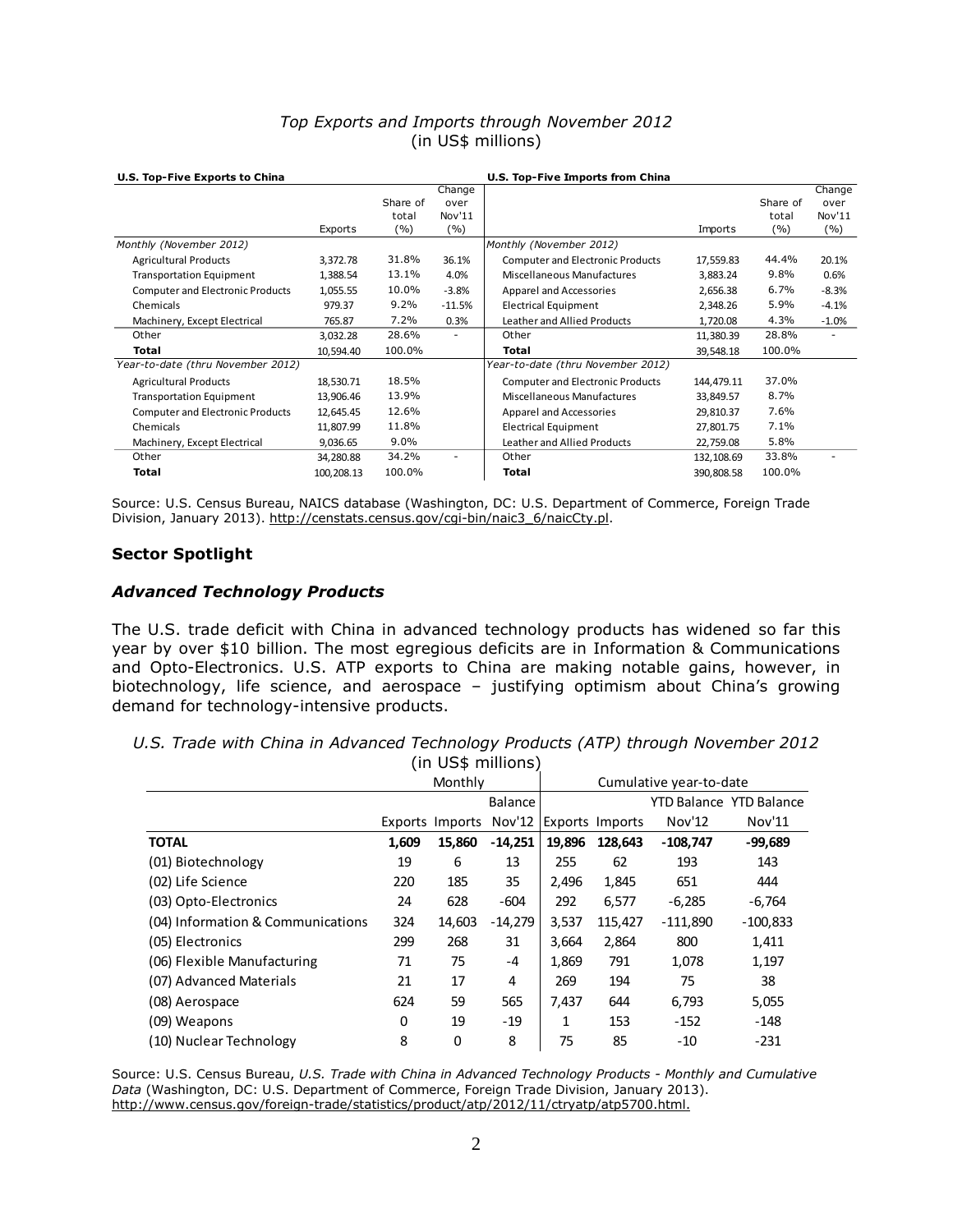#### *The Coal Trade*

 $\overline{a}$ 

China is the world's largest coal producer and its largest consumer. China is expected to burn about half the world's production of coal in 2013, according to the U.S. Energy Information Administration. Coal supplied 70 percent of China's energy consumption in 2009, when it became a net coal importer, according to the agency. In 2011, China overtook Japan as the world's top coal importer.

China produces 80 percent of its electricity through coal-fired power plants, according to China's National Bureau of Statistics. China has the third largest coal reserves in the world, behind the United States and Russia, according to the World Energy Council. China's reserves account for 13 percent of the world's coal.

Despite its large reserves, China is expected to increase its coal imports because China's fragmented coal industry is plagued by outdated equipment, transportation bottlenecks in the coal-rich north and west, poor safety practices, water scarcities in coal mining regions, and inefficiencies related to the proliferation of tens of thousands of small coal mines, many of them owned by local governments.<sup>1</sup> Such mines produced a third of China's coal in the past decade but accounted for three-fourths of the annual coal miner fatalities.<sup>2</sup> The international price of coal has also been dropping, as the price of coal produced in China has been rising, due to market-based reforms, making foreign-produced coal more economical.





Source: China General Administration of Customs, via CEIC data.

China's  $12<sup>th</sup>$  Five Year Plan envisions a massive consolidation of the domestic industry through mergers and acquisitions. Part of that consolidation is expected to include increased foreign investment in the Chinese industry, particularly in new technologies for coal liquefaction and gasification.

The U.S. coal industry stands to benefit from China's coal imports. China imported 113

 $1$  U.S. Energy Information Administration, "Countries: Analysis Briefs: China," September 4, 2012. <http://www.eia.gov/countries/analysisbriefs/China/china.pdf>

 $2$  Kevin Jianjun Tu and Sabine Johnson-Reiser, "Understanding China's Rising Coal Imports," Carnegie Endowment for International Peace, February 16, 2010, p. 9.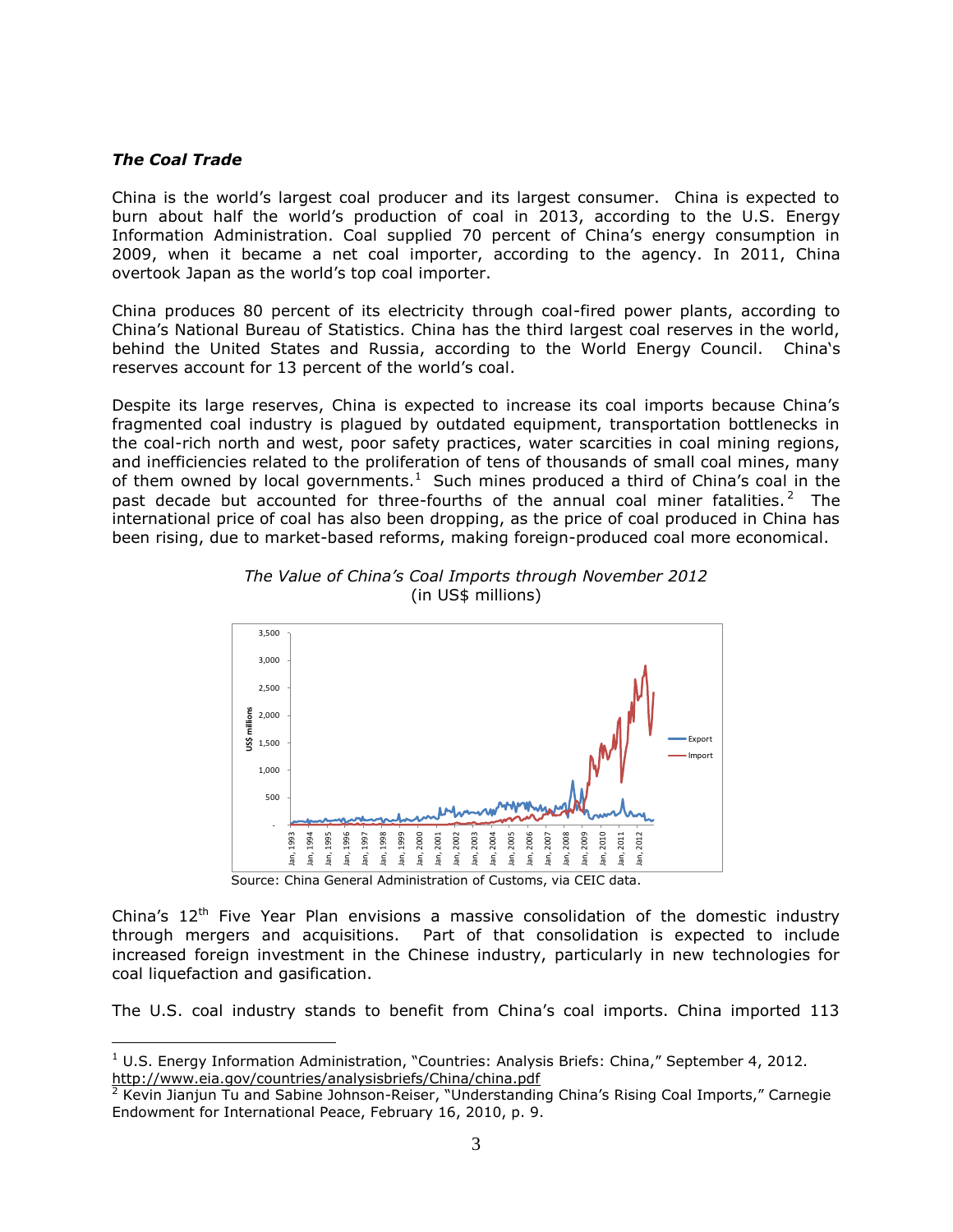million tons of coal in the first five months of 2012, an increase of 67.8 percent from the previous year.<sup>3</sup> Indonesia and Australia supply half of China's current coal imports needs. But China's rapid industrialization favors exporters of coking coal, used in industrial applications rather than in generating steam for electricity production. The United States is the third largest producer of coking coal. $4$ 

The United States has also increased its exports to China. Coal exports from the United States to China grew by 560,000 Mt to 6.8 million Mt (1,100 percent) from 2008 to 2012, according to Chinese customs statistics.



*The Value of China's Coal Imports from the United States through November 2012* (in US\$ millions)

**China's Economy**

 $\overline{a}$ 

The Chinese government has yet to release the official GDP growth statistic for the final quarter of 2012. Nonetheless, on January 11, a prominent official at the National Development and Reform Commission (NDRC) suggested a growth rate of 7.7 percent. This figure would be higher than the government target of 7.5 percent, signaling a rebound of the Chinese economy that began in the third quarter of the year. Nonetheless, the announcement should be treated with caution; as Bloomberg has noted, the same NDRC official overestimated first-quarter GDP growth by 0.3 percent last April.<sup>5</sup> A less ambiguous indicator of recovery is trade: official data released on January 10 confirmed that China's exports in December grew 14.1% from a year earlier, much higher than November's 2.9% year-on-year growth.<sup>6</sup>

A more mixed picture emerges from the purchasing managers indexes (PMI) for December

<sup>&</sup>lt;sup>3</sup> Du Juan, "Rising Stocks of Coal Fuel Concerns," China Daily, July 5, 2012, <http://www.cdeclips.com/en/business/fullstory.html?id=74451>.

<sup>&</sup>lt;sup>4</sup> World Coal Association, "Coal Statistics," 2012, [http://www.worldcoal.org/resources/coal](http://www.worldcoal.org/resources/coal-statistics/)[statistics/.](http://www.worldcoal.org/resources/coal-statistics/) 5 "China's Economy Probably Grew 7.7% in 2012, NDRC Official Says," *Bloomberg News*, January 11,

<sup>2013.</sup> http://www.bloomberg.com/news/2013-01-11/china-s-economy-probably-grew-7-7-in-2012 ndrc-official-says.html.

<sup>6</sup> David Pierson, "China's Trade Rises Sharply in December," *LA Times*, January 10, 2013. http://www.latimes.com/business/money/la-fi-mo-china-trade-20120110,0,1014141.story/.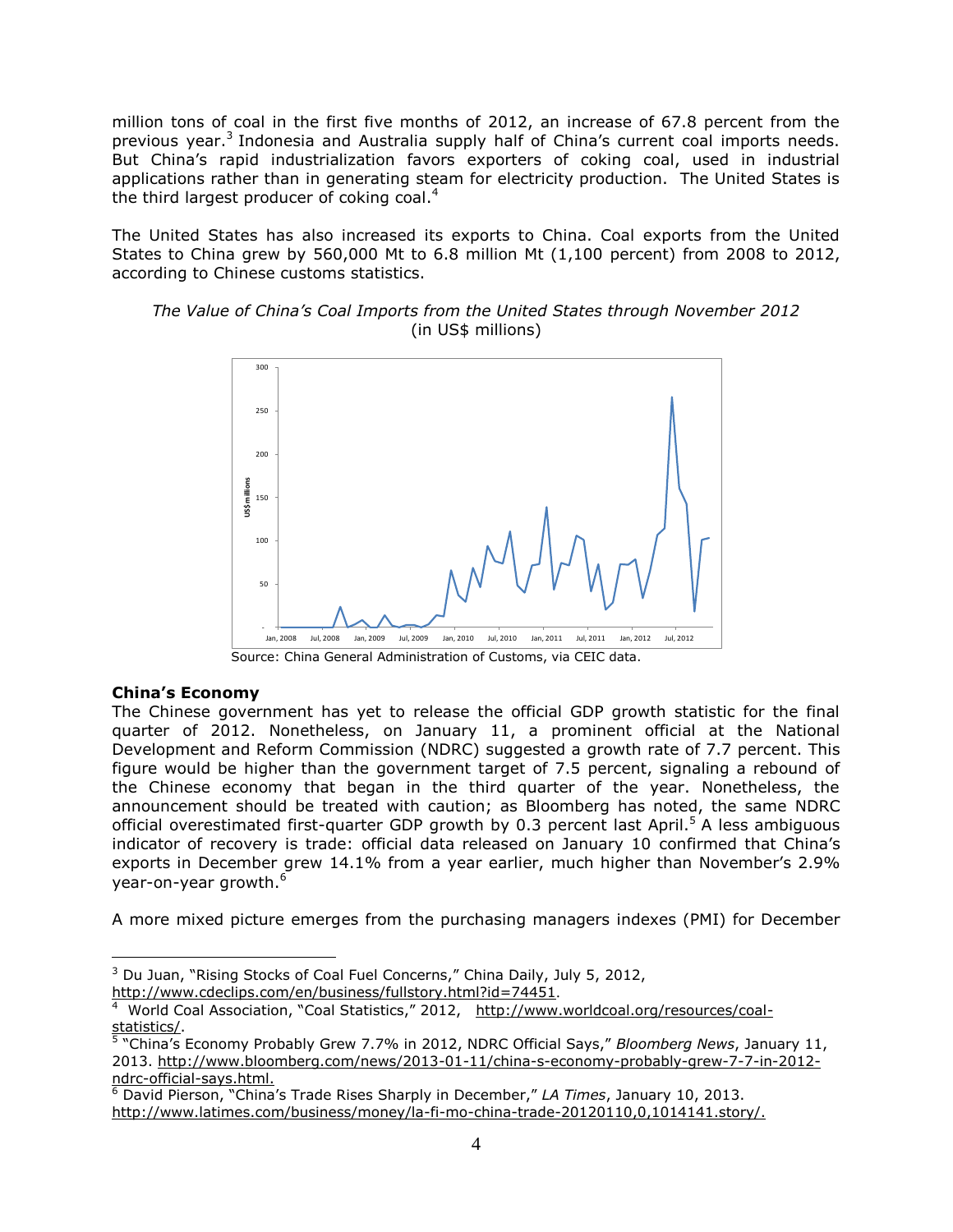2012, which were published in early January. PMI helps predict growth in the coming months. The Hong Kong bank HSBC and the Chinese Federation of Logistics and Purchasing (CFLP) publish separate PMI reports on a monthly basis. HSBC's PMI is seasonally adjusted and more carefully weighted, as well as more independent from government interference, which makes it more credible to many experts. But CFLP surveys more companies, especially state-owned enterprises. The two PMIs tend to produce slightly different results. Before and during the financial crisis, these discrepancies were less relevant, because they both illustrated the economy's strong growth and subsequent downturn. But now, as the state of China's economy is less certain, the differences between the indexes are becoming more significant.

| China's Purchasing Managers Indexes Compared |  |  |  |
|----------------------------------------------|--|--|--|
|----------------------------------------------|--|--|--|

| PMI survey              | China Federation of      |                          |
|-------------------------|--------------------------|--------------------------|
|                         | Logistics and Purchasing | <b>HSBC Markit</b>       |
| Institution             | Chinese government       | Private foreign bank     |
| # of companies surveyed | 820                      | 430                      |
| Type of companies       | More SOEs                | More small private firms |

Source: Tom Orlik, *Understanding China's Economic Indicators* (Upper Saddle River, NJ: FT Press Science, 2012), 20-65.

The HSBC PMI suggests a marked decline in China's service sector expansion, but a strong rebound in manufacturing sector sentiment at the end of the year. By contrast, the CFLP survey showed improvement in the service sector, but little change in the manufacturing sector.

## *Purchasing Managers' Index through December 2012: HSBC and CFLP PMI compared (<50 = contraction, >50 = expansion)*



Source: China's National Bureau of Statistics, via CEIC data; HSBC Purchasing Managers' Index. http://www.hsbc.com/1/2/emerging-markets/em-index/purchasing-managers-index.

## **China's Outbound Investment**

In mid-December, China's Ministry of Commerce (MOFCOM) published its monthly update on non-financial outbound investment on its Chinese-language website. These statistics should be treated with caution  $-$  in 2011, the figures reported in December of that year were later revised by over US\$8 billion, when the official annual report was released. Further, the figure for re-investment of overseas profits is highly dubious, amounting to \$1.2 billion for every single month.

Nonetheless, the figures released so far for 2012 suggest that the value of outbound